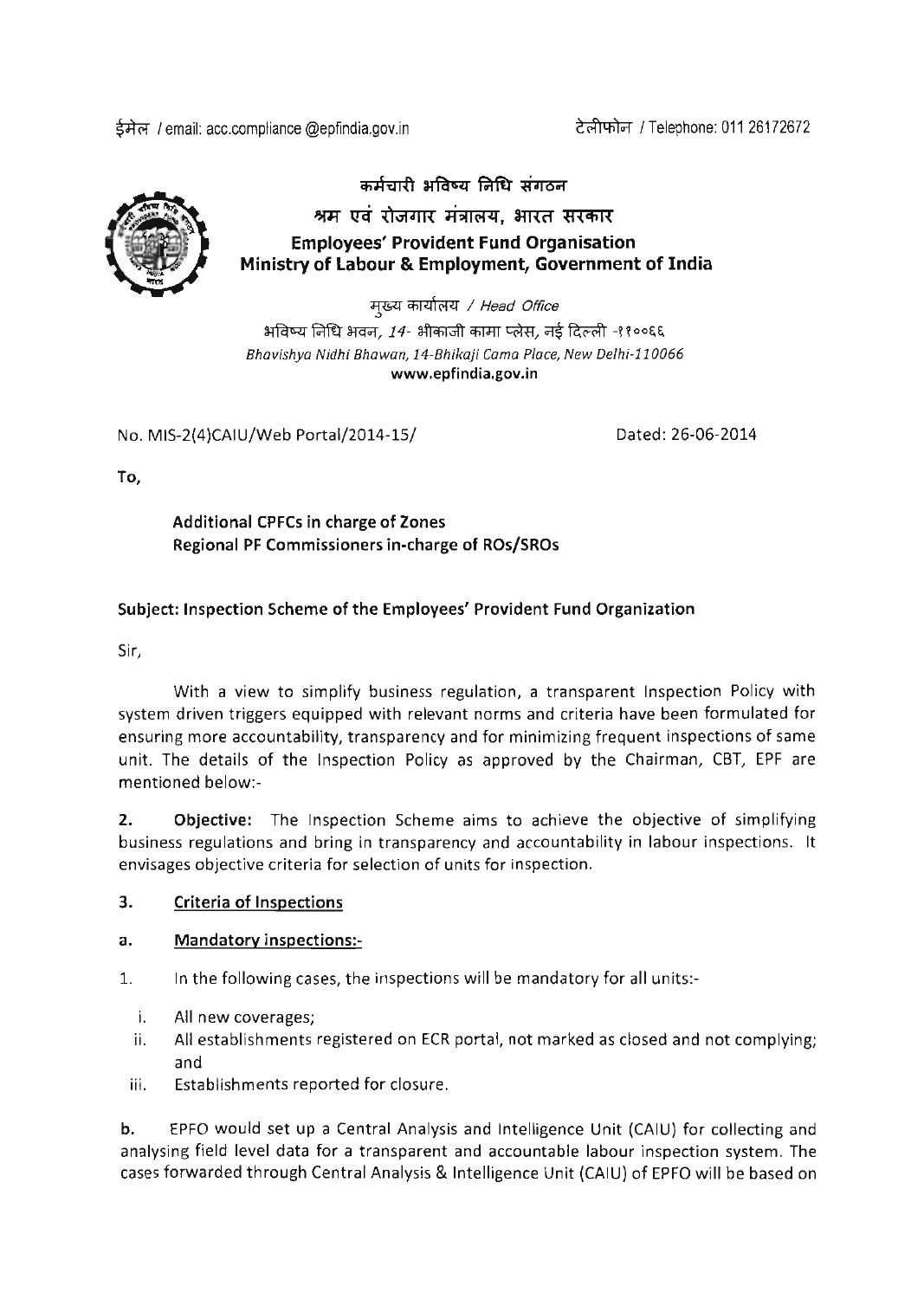data and evidence. EPFO will formulate an objective methodology for selection criteria of the cases by the CAIU keeping in view its priorities and the provisions of ILO C-81.

#### c. Optional inspections:-

In following cases, the inspections would be generated through computer using predecided number tables taking into account the drop in remittance/membership as compared to last quarter as per following parameters:-

- i. Remittance drop in excess of  $\bar{x}$  10,000/- and 15% (weightage of 1:1)[40%]
- ii. Membership drop in excess of 50 members and 15% (weightage of 1:1)[40%]
- iii. All other Units [20%]
- iv. Normally not to be repeated in the same year as far as possible.

### 4. Methodology:

- i. Employers to feed master data and periodical returns.
- ii. Inspectors to feed detailed inspection report.
- iii. Computer programme to be provided by NIC taking into account the criteria.
- iv. Computerized generation of inspection programme and communication to the inspecting staff keeping in view the confidentiality aspects.

#### 5. General Instructions:

- i. The Inspecting Officer has to maintain registers of the establishments.
- ii. He has to record the statement of workers present at the time of inspection.
- iii. In case of contradiction in the statements of employer's, worker and entries in the record, the inspecting officer will seize the relevant records.
- iv. Inspection report should always be prepared on the work-spot by the inspecting officer himself and handover to the employer's representative.
- v. The inspection should be carried out during the normal working hours as far as possible.
- vi. The inspection report is being simplified and under review/revision.
- vii. The inspection report should be uploaded within 3 days by the inspector.
- viii. In case of violations by the inspecting staff, entries shall be recorded in APAR.

#### Yours sincerely

~I~

(Navendu Rai) Regional Commissioner-II